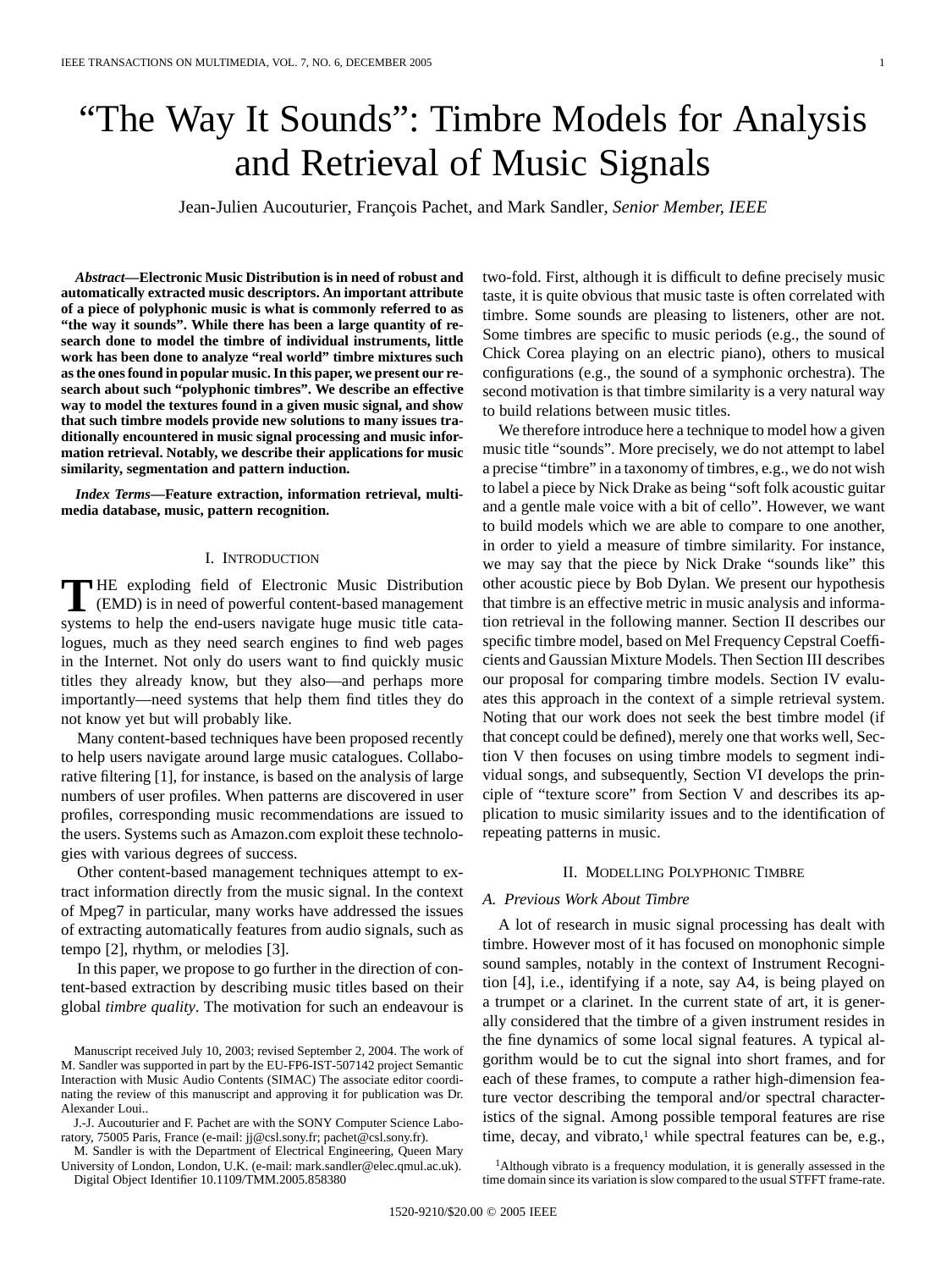spectral centroid, spectral skewness, or spectral roll-off. Then, to model the timbre of the instrument sample, one generally uses dynamic statistical models such as Markov chains [[5\]](#page-7-0), recurrent neural networks or hidden Markov models. These models are relatively complex compared to static models.

# *B. Long-Term Statistics Rather Than Local Dynamics*

On the contrary, here, we are concerned with full polyphonic music and complex instrumental textures, for which we want to extract a *global* timbre description. For instance, we are interested in modeling the "timbre" of *The Beatles, Yesterday*: soft electric guitar, Paul McCartney's medium-ranged soft, melancholic voice, gentle brushes from Ringo Starr's drum kit, violin and cello joining on chorus, etc. State of the art source separation algorithms [[6\]](#page-7-0) cannot yet separate out individual sources from such a whole polyphonic mix. This means that we cannot use the usual framework to model timbre: the features that we would extract would not represent one given instrument, and the dynamics we would model would be a meaningless mix of the dynamics of all the individual sources, which are not synchronised.

While it is very hard to keep track of individual spectral shapes in the signal, a polyphonic signal still has a specific spectral shape of its own. Fig. 1 shows the superposition of the spectrums of 500 adjacent 50-ms frames of a polyphonic texture. One can see that these 25 seconds of music generate a very definite spectral envelope, and not a constant amplitude, noise-like superposition as one could have thought. This global shape turns out to be quite specific to a given texture, just like the spectral envelope of 2 s of trumpet in instrument recognition systems, only on a larger scale (e.g., 1 min of sound). But contrary to instrument recognition, we can only (or need only to) use static models: we are trying to capture a global and statistically emerging shape, not fine local dynamics.

The next two sections present the modeling algorithm. We proceed just like in Fig. 1. We cut the signal into frames, compute the spectral envelope of each frame, and "average" all the envelopes to describe the signal globally. In practice, we model the distribution of the envelopes as a mixture of Gaussian distributions, which is more precise and allows richer applications such as segmentation.

#### *C. Spectral Envelope Extraction*

The musical signal is cut into 2048 points frames (50 ms), and for each frame, we compute the short-time spectrum. We then model its spectral envelope, i.e., the curve in the frequency-magnitude space that "envelopes" the peaks of the short-time spectrum, using Mel Frequency Cepstrum ([[7\]](#page-7-0)). The cepstrum is the inverse Fourier transform of the log-spectrum after a nonlinear frequency warping onto a psychoacoustic frequency scale (the Mel scale)

$$
c_n = \frac{1}{2\pi} \times \int_{\omega = -\pi}^{\omega = +\pi} \log \left( S(e^{j\omega}) \right) \cdot e^{j\omega \cdot n} d\omega \tag{1}
$$

The  $c_n$  are called Mel Frequency Cepstrum Coefficients (MFCCs). In practice, we use the discrete cosine transform

30 40 50 ണ 70 Fig. 1. Emergence of a global spectral shape for polyphonic textures (plot of

(DCT) instead of the inverse FFT: this guarantees that the output values are real and decorrelated. The low order MFCCs account for the slowly changing spectral envelope, while the higher order ones describe the fast variations of the spectrum. Section IV gives complete details about the choice of an appropriate number of coefficients.

#### *D. Modeling*

amplitude against frequency in Hertz).

We model the distribution of each song's MFCCs as a mixture of Gaussian distributions over the space of all MFCCs. A Gaussian mixture model (GMM) [[8](#page-7-0)] estimates a probability density as the weighted sum of M simpler Gaussian densities, called components or states of the mixture

$$
p(F_t) = \sum_{m=1}^{M} \pi_m \mathcal{N}(F_t, \mu_m, \Gamma_m)
$$
 (2)

where  $F_t$  is the feature vector observed at time t, N is a Gaussian PDF with mean  $\mu_m$ , covariance matrix  $\Gamma_m$ , and  $\pi_m$  is a mixture coefficient (also called state prior probability).

We initialize the GMM's parameters by k-mean clustering, and train the model with the classic E-M algorithm [\[8](#page-7-0)]. Fig. 2 shows a three-dimensional (3-D) projection of a typical feature space (which is originally dimension 8). The dots represent MFCCs and the ellipsoids are the projection of the Gaussian distributions in the trained GMM.

In Fig. 2, we use mixtures of  $M = 3$  Gaussian distributions. A complete discussion about the choice of an appropriate M is to be found in Section IV.

#### III. COMPARING TIMBRE MODELS

In the previous section, we have presented how to model the global timbre of a piece of music. We present here a first application, which is also a good way to evaluate the models: comparing the timbre models of different songs to compute their "timbral similarity".

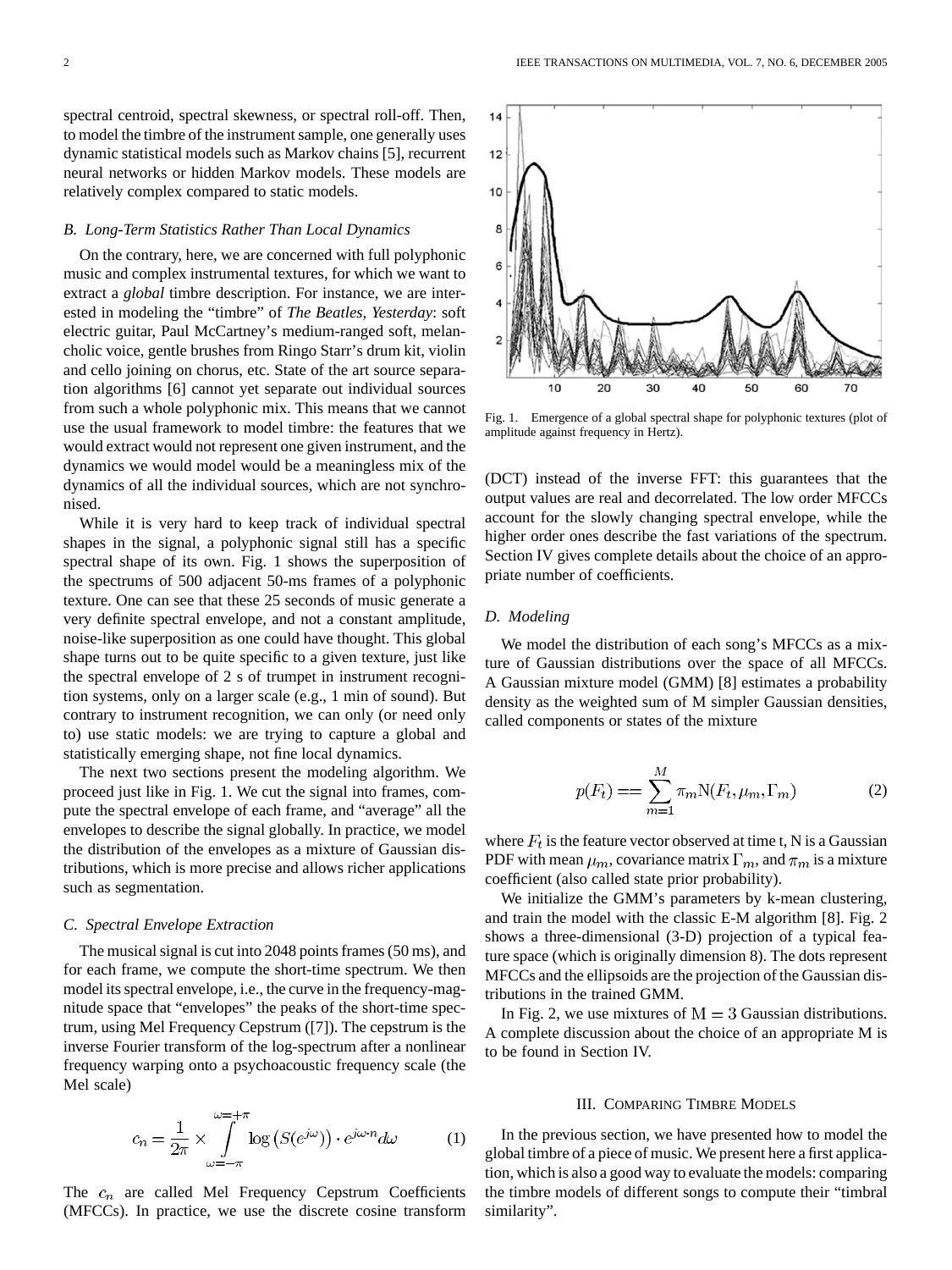

Fig. 2. GMM modeling of a distribution of MFCCs (The Beatles—"Let It Be"). The axis correspond to the three first principal components from a set of 12-dim MFCC vectors.

#### *A. State of Art*

Among related work in this domain, automatic genre classification ([[9\]](#page-7-0)) tries to categorize music titles into genre classes by looking at spectral or temporal signal features. In this approach, the tested song's timbre is matched against pre-computed models of each possible genre. Each genre model averages the timbre of a large number of songs that are known to belong to this genre. There is no matching from one song to another, but rather from one song to a group of songs.

Music title identification or audio fingerprinting ([\[10](#page-7-0)]) deals with identifying the title and artist of an arbitrary music signal. This is done by comparing the unlabeled signal's features to a database containing the features of all possible identified songs. In this case, the matching is done from one song to another, but the system only looks for exact matches, not for similarity.

Our approach borrows from both techniques, since it performs approximate matching of one song to another. Since our original formulation of the problem in [\[11](#page-7-0)], timbre similarity has seen a growing interest in the Music Information Retrieval community. Each contribution often is yet another instantiation of the same basic pattern recognition architecture, only with different algorithm variants and parameters. For a complete review and comparison of these variants, please refer to [[12\]](#page-7-0).

#### *B. Comparing Timbre Models*

In order to compare the timbre models of two songs, we use a sampling method to approximate the likelihood of the feature vectors of one song A given the model of another song B. We sample a large number of points  $S<sup>A</sup>$  from model A, and compute the likelihood of these samples given model B. We then make the measure symmetric and normalize.

$$
D(A, B) = \sum_{i=1}^{i=\text{NS}} \log P(S_i^A/A) + \sum_{i=1}^{i=\text{NS}} \log P(S_i^B/B)
$$

$$
- \sum_{i=1}^{i=\text{NS}} \log P(S_i^A/B) - \sum_{i=1}^{i=\text{NS}} \log P(S_i^B/A) \quad (3)
$$



Fig. 3. Query by timbral similarity in the Cuidado music browser.

where NS is the number of samples drawn from each distribution. We have found  $NS = 1500$  to be a sufficient value to obtain good results. This gives a distance measure which is the probability that song A be modeled by model B. Complete details about the algorithm can be found in [[12\]](#page-7-0).

In the context of the CUIDADO Music Browser ([\[13](#page-7-0)]), we have set up a database of about 20 000 popular music titles, together with metadata extracted automatically through different techniques. Metadata include information about artists, genres, tempo, energy, etc. and the herein discussed timbre models. The user can notably access this database by asking the question: "I like this song. Find me other songs that sound the same". The user selects one song "he likes" in a list, or by typing in some metadata of title, artist, etc. and the system finds out the n closest songs by comparing their timbre models.

Fig. 3 shows a screenshot of the application. The query was "*Ahmad Jamal- L'instant de Vérité*"—a jazz piano solo, and the result lists contains songs of many genres, which all contain romantic-styled piano: New Orleans Jazz (*G. Mirabassi*), Classical piano pieces (*Schumann, Chopin*), and even a "Variety" song (*William Sheller*, a French singer and pianist who had a classical training).

The most interesting similarity results are often the most unexpected ones: songs of different artists or genres, but also different dates of production, different cultural backgrounds, etc. For instance:

- Solo piano: "Classical" *Schumann—Horowitz—Kreisleriana, Op 16-5 (sehr langsam)* and "Jazz" *Bill Evans—I loves you Porgy*.
- Orchestral textures: "Classical" *Beethoven—Romanze fur Violine und Orchester Nr. 2 F-dur op. 50* and "Pop" *The Beatles—Eleanor Rigby or* "Musicals" *Gene Kelly—Singin' in the rain*.

These surprising associations provoke an exciting feeling of "discovery". Such similarities, based on our approach of the global "sound" of a piece of music, are very interesting in the context of Music Information Retrieval, because they cannot be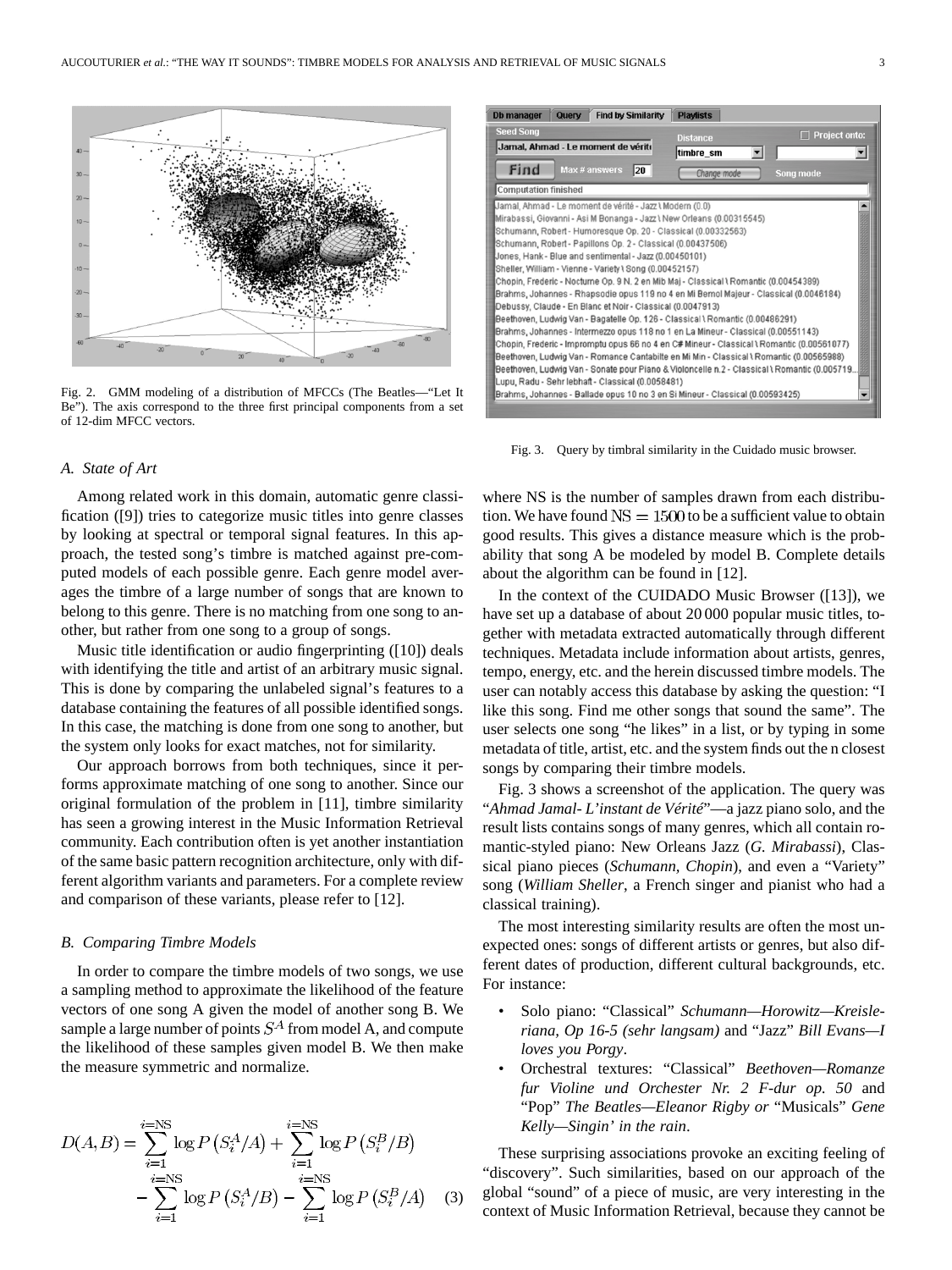assessed by a nonsignal method, contrary to artist and genre similarity.

# IV. EVALUATION

Using timbre models to assess the timbre similarity between songs is a useful framework to evaluate the quality of the modeling itself. As we will see in the next sections, other applications such as segmentation and structural analysis are difficult to evaluate per se. However, as they are all based on the same instantiation of "timbre", we believe evidence on the "similarity" application is also relevant for other related applications of the same model.

# *A. Test Database and Evaluation Metric*

The question of evaluation is a problem that is hotly debated in the MIR community. The first step toward a unified, standardized evaluation procedure is a common test corpus, which the community has yet to produce, although recent initiatives are making this more of a reality [\[14](#page-7-0)].

For our problem, a test database of 350 music titles was constructed as an extract from the Cuidado database. It contains songs from 37 artists, encompassing very different genres and instrumentations. Artists and songs were chosen in order to have clusters that are "timbrally" consistent (all songs in each cluster sound the same). We measure the quality of the measure by counting the number of nearest neighbors belonging to the same cluster as the seed song, for each song. More precisely, for a given query on a song  $S_i$  belonging to a cluster  $C_{S_i}$  of size  $N_i$ , the precision is given by

$$
p(S_i) = \frac{\operatorname{card}\left(S_k/C_{S_k} = C_{S_i} \land R(S_k) \le N_i\right)}{N_i} \tag{4}
$$

where  $R(S_k)$  is the rank of song  $S_k$  in the query on song  $S_i$ .

This value is referred to as the R-precision, and has been standardized within the text retrieval conference (TREC) ([\[15](#page-7-0)]). It is, in fact, the precision measured after R documents have been retrieved, where R is the number of relevant documents. To give a global R-precision score for a given model, we average the R-precision over all queries.

# *B. Results*

We use this measure to study the influence of the algorithm's two main parameters.

- The number of MFCCs (N) extracted from each frame of data. The more MFCCs the more precise the approximation of the signal's spectrum, which also means more variability on the data. As we are only interested in the spectral envelopes, not in the finer details, a large number may not be appropriate.
- The number of Gaussian components (M) used in the GMM to model the MFCCs. The more components, the better precision on the model. However, depending on the dimensionality of the data (i.e., N) more precise models may be underestimated.

N and M are not independent: there is an optimal to be found between high dimensionality and high precision of the modeling. To explore the influence of N and M, we make a complete



Fig. 4. Exhaustive evaluation of the model parameters showing the influence of the number of MFCCs and the number of Gaussian components on the R-precision of the similarity measure.

exploration of the associated two-dimensional (2-D) space, with N varying from 10 to 50 by steps of 10, and M from 10 to 100 by steps of 10. These bounds result from preliminary tests showing that the values  $N = 8$  and  $M = 3$  used in [[12\]](#page-7-0) are not optimal and that the optimal  $(N, M)$  is well above  $(10,10)$ . Fig. 4 shows the results of the complete exploration of the (N, M) space. We can see that too many MFCCs hurt the precision. When N increases, we model finer spectral variations, which creates unwanted variability in the data. The best R-precision  $p = 0.6358$ is obtained for  $N = 20$  and  $M = 50$ .

While this 63% of precision may appear disappointing, it is important to note that our evaluation criteria necessarily underestimates the quality of the measure, as it does not consider relevant matches that occur over different clusters (false negatives), e.g., Ahmad Jamal being close to Schumann, in the example in Fig. 3. Moreover, in Section III, we described how these false negatives ("surprising matches") can lead to exactly the sort of behavior one wants from a MIR system—helping you find the thing you did not know you wanted. For more evaluation results, see [[12\]](#page-7-0).

#### V. SEGMENTING TIMBRES WITHIN ONE SONG

The query by timbre described in the previous sections uses one timbre model for each song. As each model is a mixture of possibly very different gaussian distributions, it can capture several different textures for each song. For instance, *The Beatles—Let it Be* may be represented by one Gaussian for the texture "piano+voice" and another gaussian for the "electric guitar solo" in the middle of the song. It may not be logical to compare such composite models to one another. Indeed the most perfect match to "Let it Be" would be a song which has exactly the same proportion of piano and guitar, and songs which only have a very similar "piano+voice" texture may be ruled further away by the system. Therefore, it would be very interesting to be able to analyze a given song and to segment it into sections of homogeneous timbre (e.g., here extracting the guitar solo in the middle). It is the problem we deal with in this section.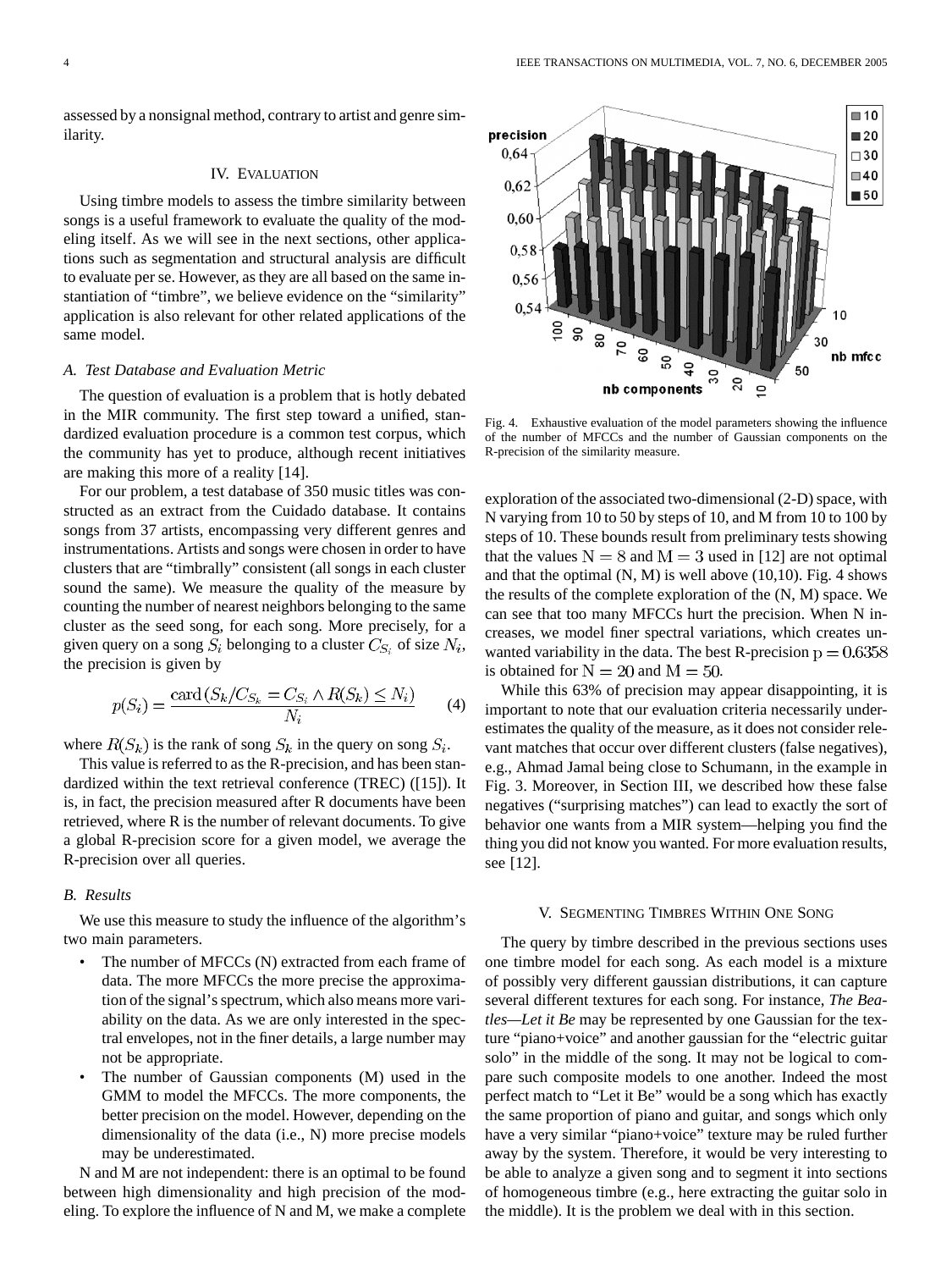

Fig. 5. Segmentation of Bourvil's song. State 0 is {silence}, state 1 is {voice + accordion + accompaniment}, and state 2 is {accordion + accompaniment}, plotted against time.

#### *A. State of Art*

In signal processing, segmenting a signal has the very broad meaning of identifying and labeling its different sections of interest. In practice, there are different points of view depending on the scale of the analysis: from smallest to largest, music researchers have called "segmentation" the process of discriminating notes and rests [[16\]](#page-7-0), transients and steady parts [\[17](#page-7-0)], instruments [\[4](#page-7-0)], sources (e.g., different speakers, speech versus music, etc.) [\[18](#page-7-0)], [\[19](#page-7-0)], or musical structures (verse/chorus, movements...) [[20\]](#page-7-0). As regards the techniques used, we can identify two main types of segmentation algorithms.

• Novelty-based algorithms:

These algorithms first compute a set of features from the signal cut into frames, and then detect the segment boundaries by looking for abrupt changes in the trajectory of features. The features can be generic MPEG7 features [\[19](#page-7-0)] (spectral centroid, spectral skewness, zero-crossing rate, etc.) or specific constructs, e.g., in [[16\]](#page-7-0) in-harmonicity to segment transients and vibrato. The change detection algorithms also vary from author to author: constant threshold on the derivative [[19\]](#page-7-0), adaptive moving average [[16\]](#page-7-0), or correlation with a specially designed kernel [\[20](#page-7-0)].

Novelty-based algorithms have the disadvantage of not providing any "understanding" of the segmentation: They detect boundaries, but do not compare and label the resulting segments. If after four changes, say, we enter a segment (i.e., a note, a timbre, a phrase, an audio class, etc...) that has already occurred before, it will not be identified as being the same.

• Model-based algorithms:

This second class of algorithms allows such a labeling of the segments, and thus a more "intelligent" segmentation of the signal. The data is first converted into adapted features, just like before. Then, the trajectory of features is matched with a model of each possible type of segment, and each frame is labeled with the model (i.e., the type of segment) that best fits it. As far as we know, all these model-based algorithms have relied so far on a supervised approach, where the different types of segments that can occur are known a priori. Raphael in [[16\]](#page-7-0) segments notes in an acoustic performance using a hidden Markov model (HMM) [\[21](#page-7-0)] built from the score, which is given *a priori*. Sugiyama in [\[18](#page-7-0)] segments audio classes  $(music/speech...)$  by first learning HMMs on manually labeled examples of each audio class (a HMM for music,

a HMM for speech), and then by decoding the signal with this set of models.

The segmentation algorithm we propose here as a direct application of our timbre models falls in this second-category of algorithms. Foote in [[20\]](#page-7-0) also proposes a mixed novelty/modelbased scheme: segments are first produced in the first manner by looking at boundaries in the trajectory of MFCCs. Then each of these segments is modeled with a gaussian distribution, compared to the other segment models, and clustered together using singular value decomposition. Contrary to Foote's algorithm, we do not rely on a first-pass boundary detector, but rather learn the segments, as well as their models in a single process.

## *B. Timbre Model-Based Segmentation*

Once we have extracted the timbre model of a given song as described in Section II, the segmentation is simply achieved by labeling each frame with the component it is most probably generated by.

In fact, we can view the E-M algorithm used to fit several Gaussian components to the trajectory of MFCCs as an iterative version of Foote's algorithm: in the E-step, frames are labeled with their most probable segment/model, and in the M-step, we, in turn, use the frames in each segment to build segment models. After a given number of iterations, we can use the learned model to decode the data, i.e., to label each frame with its most probable component index

$$
label(F_i) = \underset{j=1:M}{\arg \max} (P(F_i/C_j))
$$
 (5)

where  $F_i$  is a frame of data, and  $C_j$  is a Gaussian component from the song's timbre model.

Fig. 5 shows the results of such an analysis on 20 s of music, a 1960's French song by Bourvil ([\[21](#page-7-0)]), modeled by a 3-state timbre model. Its instrumentation consists of a male singer accompanied by an accordion, and a discrete rhythmic section. We see that the segmentation is very accurate: we notice the background accompaniment at the end of every sung phrase, sometimes even between the sung words. The accordion introduction appears very clearly, as well as the periodicities of the verse.

# *C. Evaluation and Further Improvement*

While the evaluation of timbre models in the context of "timbre similarity" (Section IV) already gives confidence in the results of the segmentation, it is possible to directly measure the accuracy of the segmentation by listening to the homogeneity of each of the found timbre clusters (i.e., modeled by each component). In the case of the segmentation of the Bourvil song above, each of the three clusters correspond to the instruments being blanked out: one cluster has all frames of voice, another has all frames of accordion, etc. Informal listening tests show that less than 20% of the clusters contain frames from mixed sources. For instance, if we segment a jazz song ("DD Bridgewater—What is this thing called love") with a 50-component timbre model, 17 clusters account for voice frames, 11 clusters for piano frames, ten clusters for percussive frames, three for double bass frames, and nine are clusters containing mixed frames.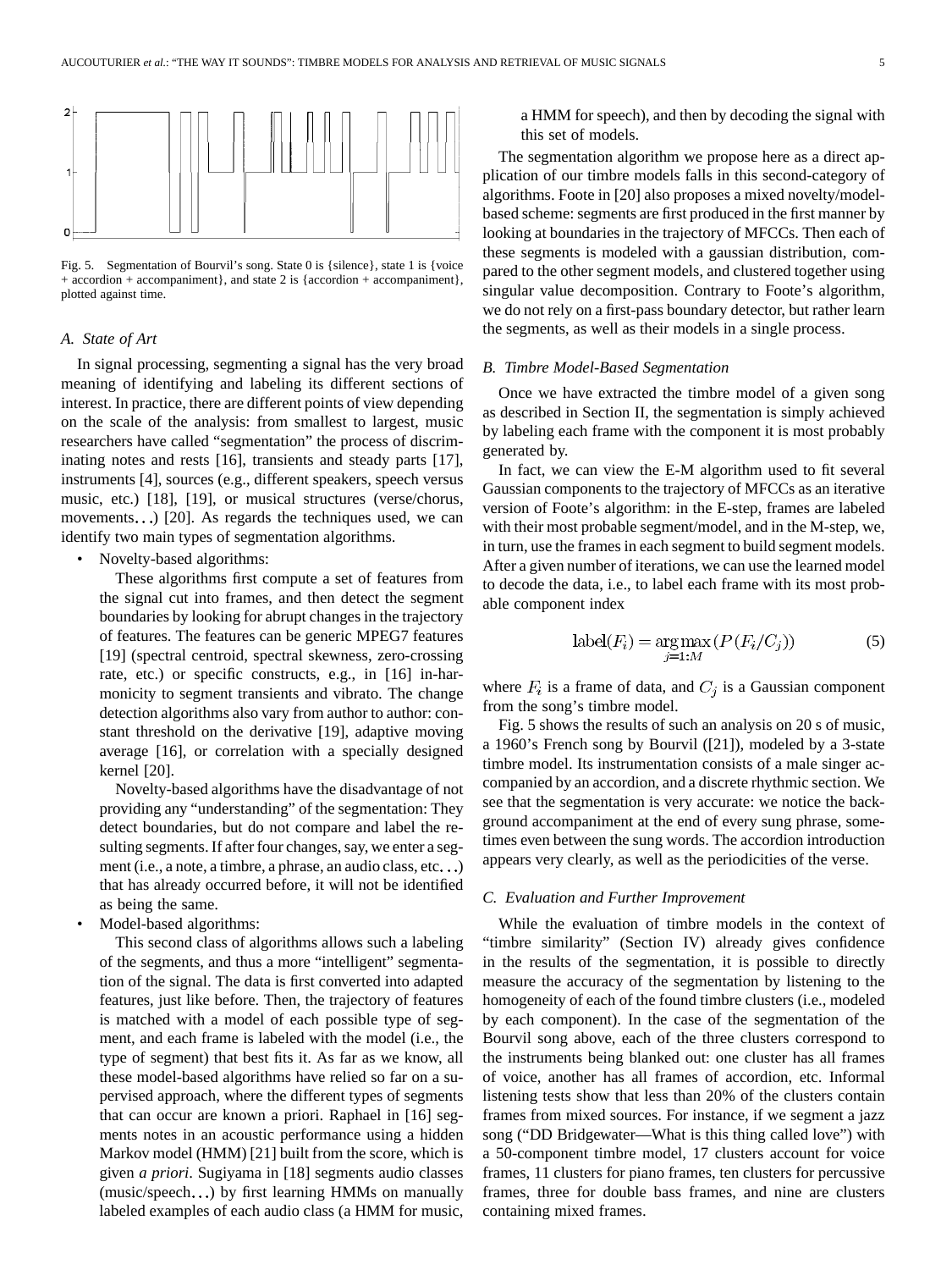One concern that arises is the fact that physical sources may be shared over several clusters (which may occur if we use more components than the number of different timbre textures in the song, e.g.,  $M = 50$  above). We propose two ways to solve this issue. First, one can do a post-processing step where we cluster the high number of components by hierarchical clustering, until a certain cluster width is reached (this is notably reminiscent of Foote's algorithm). Individual Gaussian components can be compared e.g., with the Kullback–Leibler distance. Another way of decreasing the sharing of timbres between clusters, as well as potentially decreasing the number of mixed clusters, is to investigate more refined models, such as

hidden Markov models. A HMM can be viewed as the "dynamic" extension of a GMM, where we also model the dynamics over the succession of Gaussian components. In [\[23](#page-7-0)], we have shown that such a dynamic modeling sometimes improves the quality of the segmentation. However, a formal comparison between GMM-timbre models and HMM-timbre models remains to be done.

In any case, the fact that some clusters may not represent a meaningful "physical" sound source, either because several clusters account for the same source, or because a given cluster gathers frames of mixed sources, is not necessarily a problem. We look here at a midlevel representation of music, which is useful even if it is not perfectly correlated to human judgments. In the next section, we will analyze the structure of the timbre segmentation we obtain here and show that it is useful for several interesting problems in Music Information Retrieval.

#### VI. APPLICATIONS OF THE TEXTURE SCORE

The segmentation obtained from our timbre models provides a useful representation for music, just like a very simplified score, a "texture score". In this section, we use this symbolic representation in a Music Information Retrieval perspective to match different performances of the same song, and to find repeating patterns in a song.

# *A. Similarity by Long-Term Structure*

As we have remarked on Fig. 5, the texture score reveals much of the structure of the song: phrases succeed to phrases, common patterns are repeated every verse and chorus, instrument solos stand out clearly and echo the introduction and ending, etc.

One interesting property of the timbre representation is that it is based on spectrum, but is independent of what the spectrums really are: We only look at the succession of the textures, not at the textures themselves. A simple "A-B-A" texture score could correspond to  $\{$ guitar $\}$ — $\{$ guitar + voice $\}$ — $\{$ guitar $\}$ , but could also well be  $\{cello\}$ — $\{cello + violin\}$ — $\{cello\}$ , etc.

In [[24\]](#page-7-0), we have used this property to match different interpretations of the same song (i.e., same long-term structure) which use different instrumentations (i.e., the spectral content of the textures is different). The matching between scores (considered as strings of texture labels) is done with the classic edit-distance algorithm [[25\]](#page-7-0). The edit distance intrinsically copes with noise (similar structures can differ quite a lot locally) and time warping (two different performances with the same structure



Fig. 6. Comparison of the texture score representations of two different interpretations of the same song.



Fig. 7. Three occurrences of a pattern in Bourvil's texture score.



Fig. 8. Transcription of the first occurrence of the pattern.

can have a different rhythm). Additionally, there is a provision to deal with permutations: as the numeration of the textures by the segmentation stage is arbitrary, a texture which is referred to as "1" in one song, could be referred to as "3" in another. The automatic reordering of the textures is dealt with by heuristics on the statistical distribution of the labels: e.g., matching a long series of " $11...1$ " (an instrument solo, for instance) in one song to the same series of " $33...3$ " in the other.

Fig. 6 shows the texture scores for the beginning of two versions of the same song, with different instrumentation: the first one (Bourvil's song used earlier) is a male singer and an accompaniment based on accordion; the second one has a female singer and violins. Since we have freed ourselves from these spectral differences by using the texture scores, the algorithm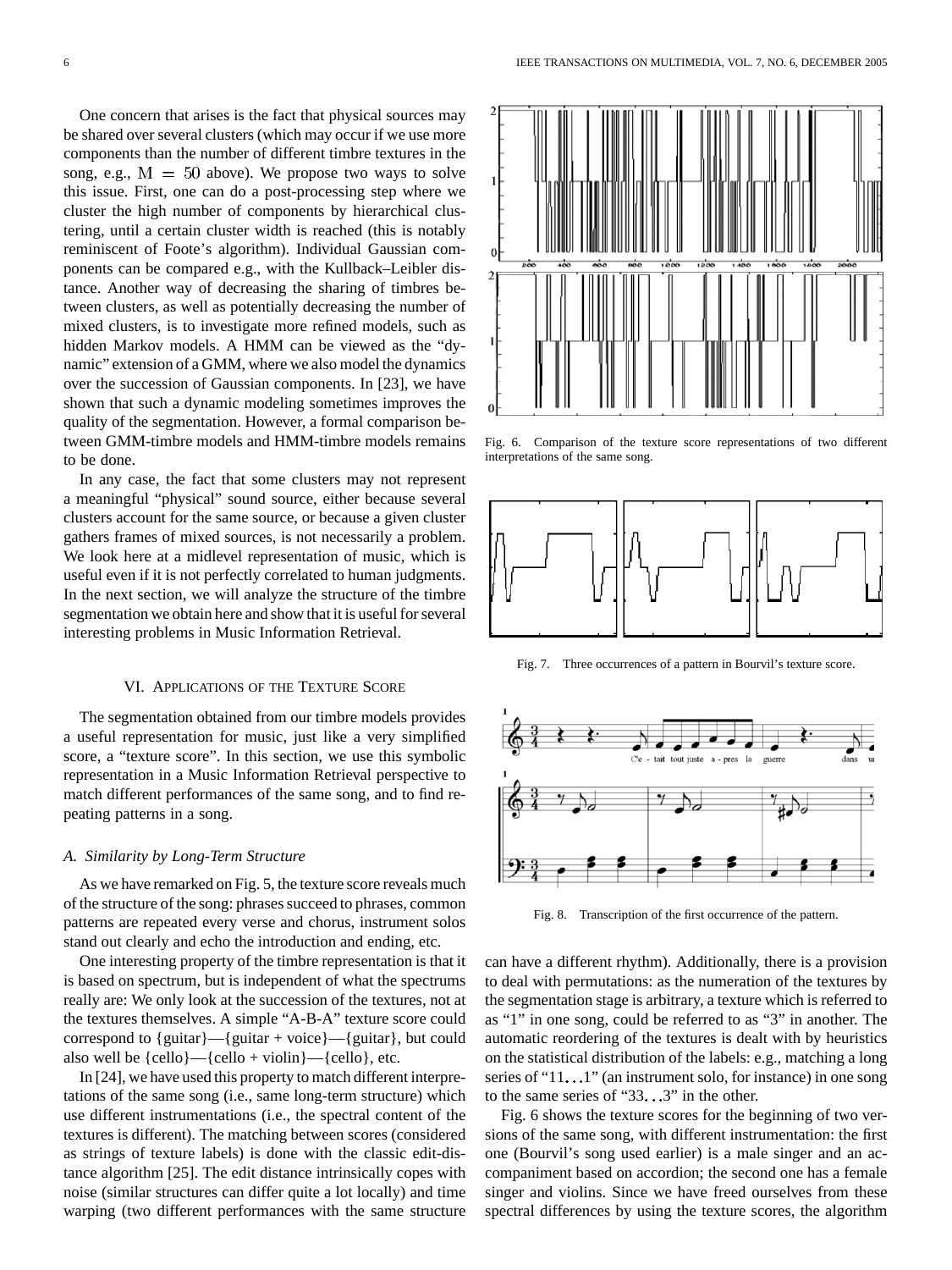is able to notice that the two pieces show some similarity. Details about the results can be found in [\[24](#page-7-0)]: tested on a database of songs, the edit distance between "covers" or more generally songs with the same long-term structure (e.g., simple blues music) is generally small, and the distance between different songs is big.

## *B. Finding Repeating Patterns*

Rather than matching different songs by comparing their texture score, the authors have proposed in [[26\]](#page-7-0) to use the texture score to find repeating patterns within one song. In order to discover patterns in the texture score string, one could use dynamic programming as above. In [[26\]](#page-7-0), we have also introduced a novel string matching algorithm inspired by an image-processing technique: the Hough Transform.

The pattern analysis on the texture score of this paper's followed example, Bourvil's song "C'était bien" [[22\]](#page-7-0) reveals a lot of the structure of the tune. We present here an example of a short pattern found by the system. Its length is relatively small, about 3 s. It occurs 15 times during the song, five times in each occurrence of the verse/chorus unit. Fig. 7 presents three of its occurrences (the first three in the first chorus), and Figs. 8–10 show a transcription of the corresponding music by the first author.

The state sequences shown in Fig. 7 have the same labeling than in Section IV: state 1 is silence, state 2 is {voice+accompaniment}, and state 3 is {accompaniment}. In the transcriptions shown in Figs. 8– 10, the upper staff corresponds to the vocal score, and the two bottom staffs correspond to the accompaniment: accordion, and bass. The drum track has not been transcribed, as it does not influence the segmentation very much.

We can see from the transcriptions in Figs. 8–10 that these three occurrences correspond to the same sequence of scale degrees (2-3-2-3-5-4-3-2), but diatonically transposed to three levels, harmonized in Dm,C,Bb.

Classic pattern induction algorithms would deal with such a pitch similarity by using musical rules to account for transposition, or by just looking at musical contour. In our case, this similarity of the pitches cannot be assessed from the texture score, since it hides all pitch information within the textures. The algorithm thus has discovered some similarity based something else: structure. These occurrences have the same succession of textures. Note that the variations between the occurrences, such as the duration of the textures, correspond to variations of timing and expressivity on the same phrase. This is especially clear about the frames of silence (texture 1), which reveal short pauses between sung words or in the accompaniment.

It is remarkable that melodic phrases and texture timing be so closely correlated, and this suggests that a pitch transcription may not be the only useful notation to understand music. In the context of music processing, this opens the way for alternative, more abstract representations of polyphony, which are easier to generate from raw data, without having to separate sources. The texture score, using our research on timbre modeling, appears to be a good example of such a representation.

One possible application of the pattern discovery algorithm described above is "Audio Thumbnailing". The idea is to provide the user with the main characteristics of a title without



Fig. 9. Transcription of the second occurrence of the pattern.



Fig. 10. Transcription of the third occurrence of the pattern.

playing it entirely. One strategy to extract such a summary is to select the most recurring pattern in the song. This path has notably been followed by Peeters [[27\]](#page-7-0) and Bartsch [[28\]](#page-7-0). Our results show that texture scores can be a way to find such large patterns.

#### VII. CONCLUSION

Electronic Music Distribution is in need of automatic descriptors of the content of a piece of music. In this paper, we have presented our research about "polyphonic timbres", i.e., how to model the global "sound" of a given music title. Mixtures of Gaussian distributions over a space of Cepstral coefficients are an efficient way to model the textures found in a given music signal. Such timbre models provide new solutions to many issues traditionally encountered in music signal processing and music information retrieval. First, they are directly applicable to compute timbre similarity between songs. Second, we have shown that the same approach allows us to segment a piece of music into sections of constant timbre, with a time resolution as small as the duration of a note. The output of such a timbre segmentation, which we call "texture score", gives a lot of information about the musical structure of the songs. It can be used to compute structural similarity between songs, and to extract meaningful recurring patterns within one song.

#### ACKNOWLEDGMENT

This paper reports on research conducted in two research groups over three years. Early work on segmentation with HMM, structural similarity, and pattern induction was carried in the Digital Music Lab at Queen Mary University of London, London, U.K. (formerly in King's College London). Timbre